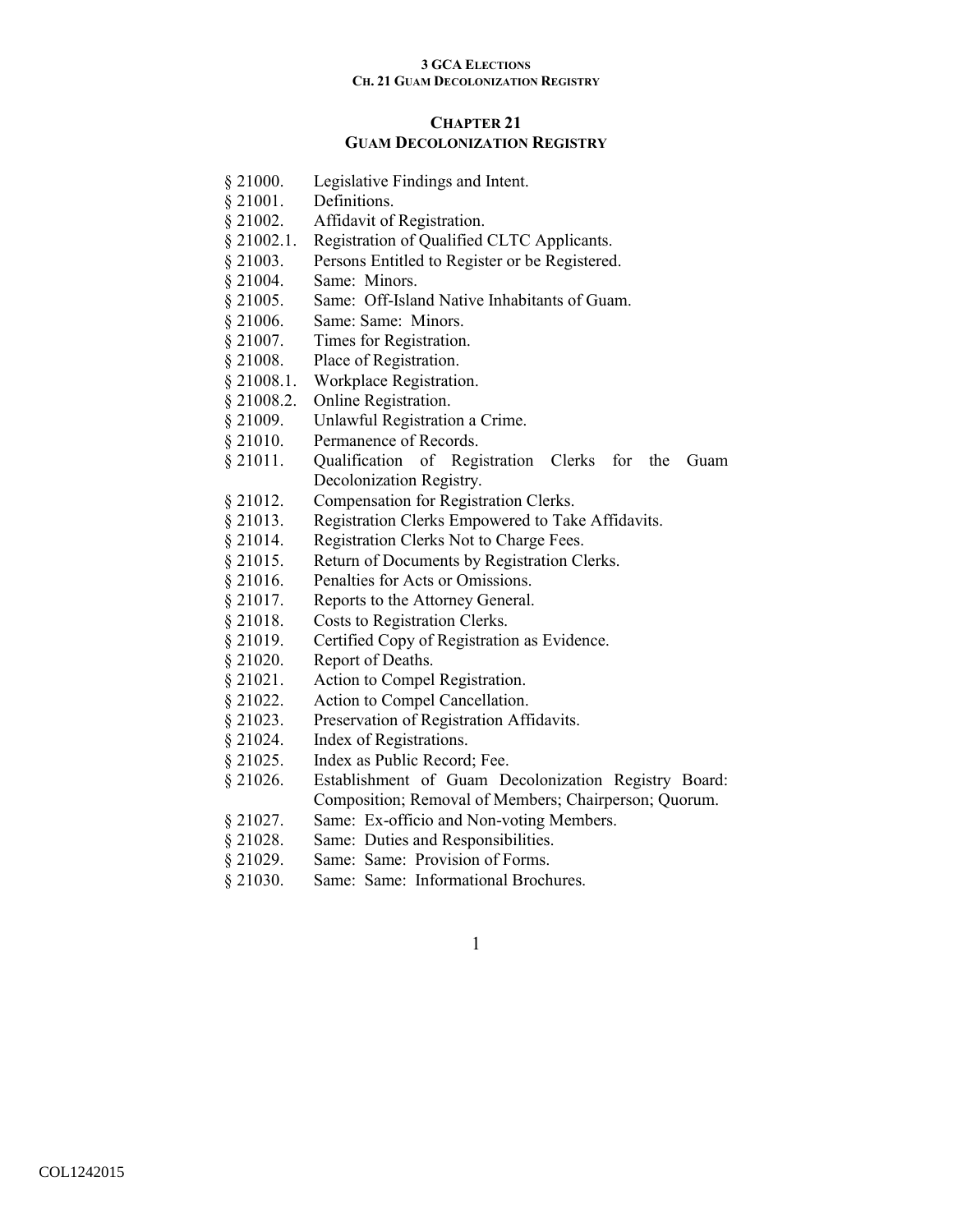§ 21031. Same: Powers of the Board.

# **§ 21000. Legislative Findings and Intent.**

In furtherance of Public Law Number 23-147, now codified as Chapter 21 of Title 1 of the Guam Code Annotated, wherein the Commission on Decolonization was established and given the mandate to conduct a plebiscite on the political status wishes of the people of Guam, *I Liheslaturan Guåhan* finds there is a need for a Registry, separate and apart from the Chamorro Registry authorized by Public Law Number 23-130, now codified as Chapter 20 of Title 3 of the Guam Code Annotated, which will specifically delineate the list of qualified voters for the political status plebiscite, and intends that this separate Registry not be one based on race.

It is the intent of *I Liheslaturan Guåhan* to permit the native inhabitants of Guam, as defined by the U.S. Congress' 1950 Organic Act of Guam to exercise the inalienable right to self-determination of their political relationship with the United States of America.

*I Liheslaturan Guåhan* finds that the right has never been afforded the native inhabitants of Guam, its native inhabitants and land having themselves been overtaken by Spain, and then ceded by Spain to the United States of America during a time of war, without any consultation with the native inhabitants of Guam.

This inalienable right is founded upon the 1898 Treaty of Peace between the United States and Spain; Chapter XI of the United Nations Charter; the United States' yearly reports to the United Nations on the Non Self-governing Territory of Guam; 1950 Organic Act of Guam; United Nations Resolution Number 1541 (XV); United Nations Resolution 1514 (XV); § 307 (a) of the United States Immigration and Nationality Act; and Part I, Article 1, Paragraphs 1 and 3 of the International Covenant on Civil and Political Rights.

*I Liheslaturan Guåhan* notes that the 1950 Congress acknowledged its United Nations' responsibilities:

In addition to its obligation under the Treaty of Paris, the United States has additional treaty obligations with respect to Guam as a non-self-governing Territory. Under Chapter XI of the Charter of the United Nations, ratified by the Senate June 26, 1945 (59 Stat. at p. 1048), we undertook, with respect to the people of such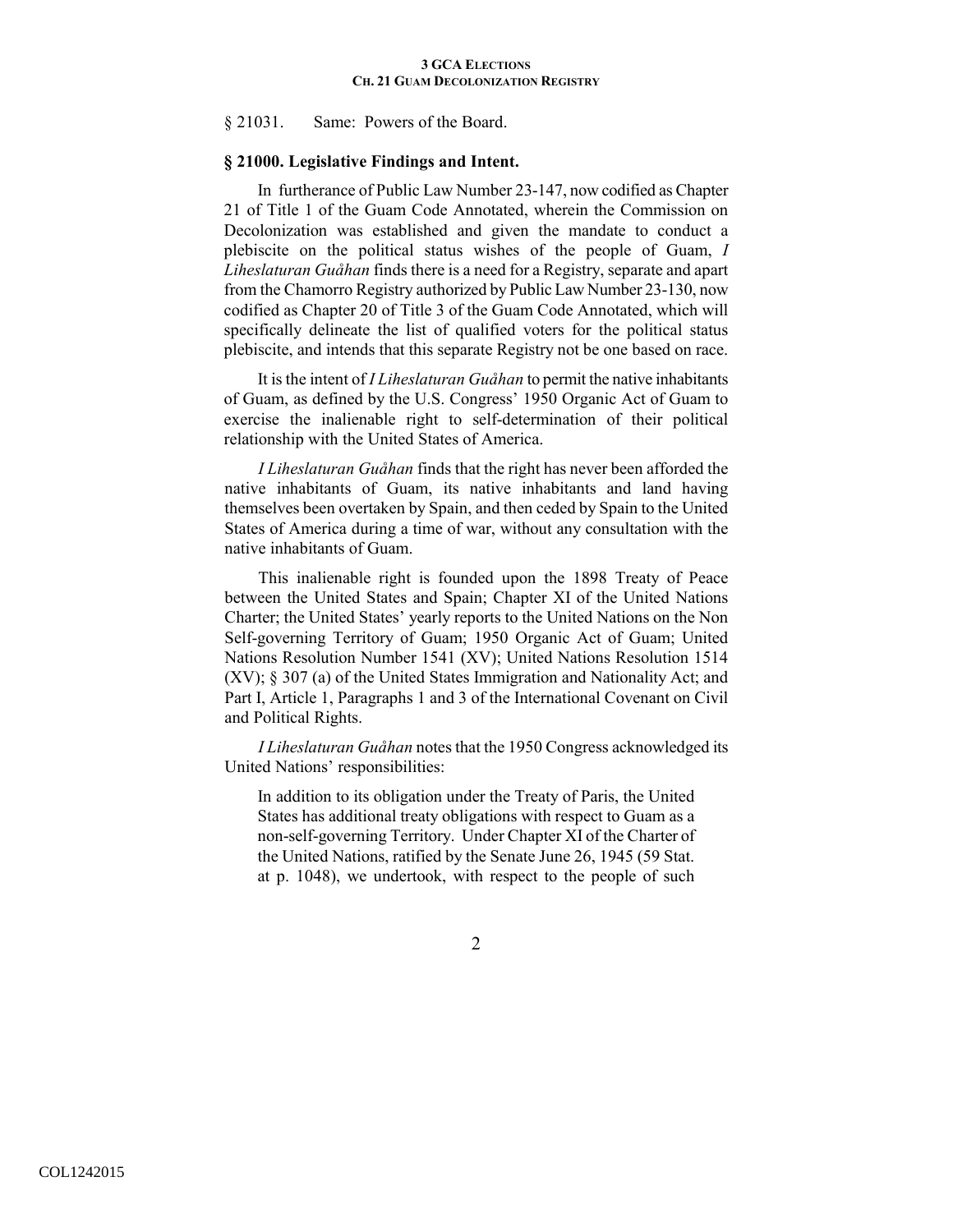Territories, to insure political advancement, to develop selfgovernment, and taking 'due account of the political aspirations of the peoples; \* \* \* to assist them in the progressive development of their free political institutions \* \* \*.' Organic Act of Guam, Sen. Rep. 2109, 1950 *U.S. Code & Admin. Report* p. 2841.

It is the purpose of this legislation to seek the desires to those peoples who were given citizenship in 1950 and to use this knowledge to further petition Congress and other entities to achieve the stated goals.

The intent of this Chapter shall not be construed nor implemented by the government officials effectuating its provisions to be race based, but founded upon the classification of persons as defined by the U.S. Congress in the 1950 Organic Act of Guam.

**SOURCE:** Added by P.L. 25-106:2 (Mar. 24, 2000).

## **§ 21001. Definitions. For Purposes of This Chapter:**

(a) '*Board*' shall mean the Decolonization Registry Board established under the Guam Election Commission for the purposes of guiding the establishment, administration and maintenance of the Guam Decolonization Registry.

(b) 'Commission' shall mean the Guam Election Commission.

(c) *'*Descendant' shall mean a person who has proceeded by birth, such as a child or grandchild, to the remotest degree, from any *'Native Inhabitant of Guam*,' as defined in Subsection (e), and who is considered placed in a line of succession from such ancestor where such succession is by virtue of blood relations.

(d) '*Guam Decolonization Registry*' shall mean the index of names established by the Guam Election Commission ('Commission') for the purposes of registering and recording the names of the Native Inhabitants of Guam.

(e) '*Native Inhabitants of Guam*' shall mean those persons who became U.S. Citizens by virtue of the authority and enactment of the 1950 Organic Act of Guam and descendants of those persons.

**SOURCE:** Added by P.L. 25-106:2 (Mar. 24, 2000).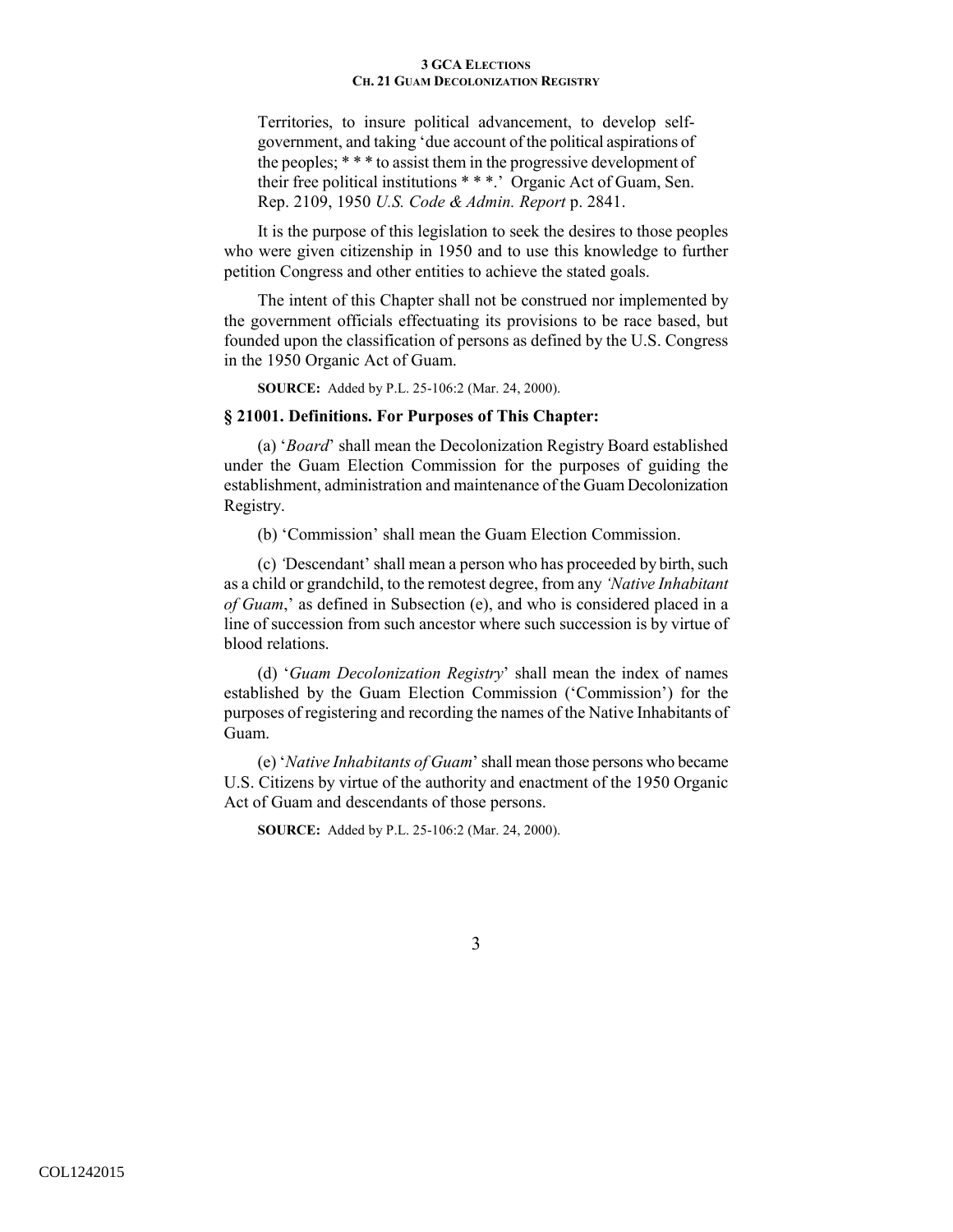## **§ 21002. Affidavit of Registration.**

No person shall be registered with the Guam Decolonization Registry, except upon the person's declaration under penalty of perjury that they meet the qualification as defined above. The Commission *shall* prepare forms for the collection of data pertaining to registration eligibility, native inhabitant of Guam family name, and residency. The Commission *shall* also require the submission of such additional information and proper documentation as will enable it to comply with this Chapter. The affidavit *shall* then be made in duplicate and *shall* set forth all the facts required to be set forth by this Title. Any change of residency must be reported to the Commission within thirty (30) days of such change.

**SOURCE:** Added by P.L. 25-106:2 (Mar. 24, 2000). Amended by P.L. 33-011:5 (Apr. 1, 2015).

# **§ 21002.1. Registration of Qualified CLTC Applicants.**

The Commission shall waive the affidavit of registration process for individuals that have received a Chamorro Land Trust Commission lease or have been pre-approved to receive a Chamorro Land Trust Commission property lease. Those individuals shall be included on the registration roll of the Guam Decolonization Registry and are deemed registered unless the lessee requests in writing not to be included on the Decolonization Registry.

**SOURCE:** Added by P.L. 30-102:3 (Mar. 12, 2010), effective retroactive to Mar. 1, 1993, pursuant to P.L. 30-102:6.

# **§ 21003. Persons Entitled to Register or be Registered.**

Every person who is a Native Inhabitant of Guam, as defined above, or who is descended from a Native Inhabitant of Guam is entitled to register with the Guam Decolonization Registry.

**SOURCE:** Added by P.L. 25-106:2 (Mar. 24, 2000).

### **§ 21004. Same: Minors.**

Individuals below the age of eighteen (18) years, who turn eighteen (18) years on or before the date of the Political Status Plebiscite, *shall* be entitled to register with the Guam Decolonization Registry by a parent or legal guardian. Such parent or guardian must register such minor via a declaration, under penalty of perjury, that they meet the qualification as defined above. The Commission *shall* also require the submission of such additional information and proper documentation as will enable it to verify the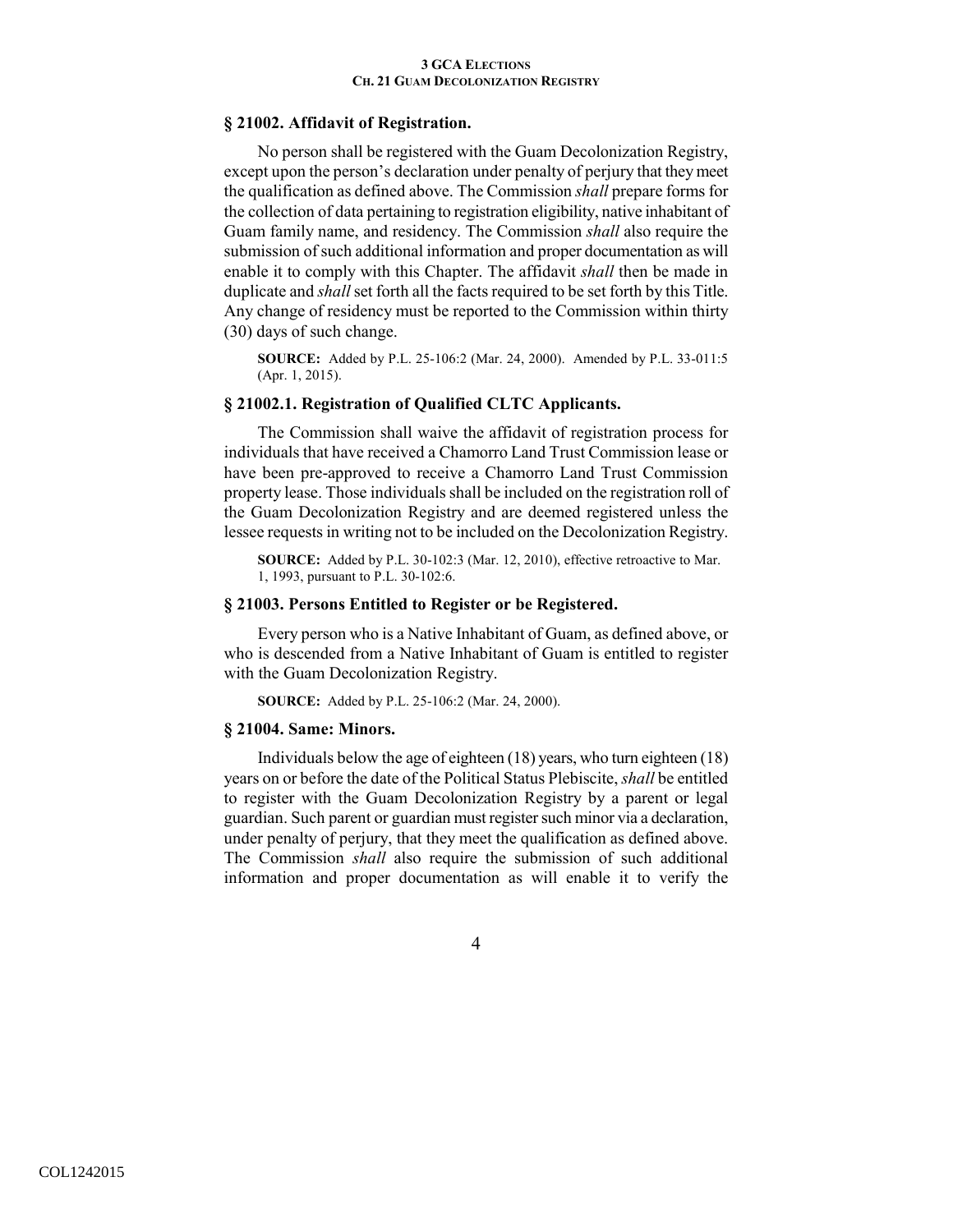relationship between parent or guardian and said minor, and to comply with the rest of this Chapter. Any change of residency for such minor must be reported to the Commission within thirty (30) days of such change.

**SOURCE:** Added by P.L. 25-106:2 (Mar. 24, 2000). Amended by P.L. 33-011:6 (Apr. 1, 2015).

## **§ 21005. Same: Off-Island Native Inhabitants of Guam.**

Persons who are eligible under this Chapter to register with the Guam Decolonization Registry, but who are not on Guam at such time as they intend to register, may complete and submit a declaration, under penalty of perjury, that they meet the qualification as defined above and submit said declaration via electronic registration to the Commission. Declarations of registration *shall* be made available by the Commission. The Commission *shall* also require from such persons the submission of such additional information and proper documentation as will enable it to comply with this Chapter. Any change of residency must be reported to the Commission within thirty (30) days of such change.

**SOURCE:** Added by P.L. 25-106:2 (Mar. 24, 2000). Amended by P.L. 33-011:7 (Apr. 1, 2015).

# **§ 21006. Same: Minors.**

Individuals below the age of eighteen (18) years who are eligible under this Chapter to register with the Guam Decolonization Registry, but who are not on Guam at such time as they are to be registered, may be registered by a parent or legal guardian who *shall* complete and submit a declaration, under penalty of perjury, that they meet the qualification as defined above and submit said declaration via electronic registration to the Commission on behalf of said minor. The Commission *shall* require from such parent or guardian the submission of such additional information and proper documentation as will enable the Commission to comply with this Chapter. Any change of residency must be reported to the Commission within thirty (30) days of such change.

**SOURCE:** Added by P.L. 25-106:2 (Mar. 24, 2000). Amended by P.L. 33-011:8 (Apr. 1, 2015).

## **§ 21007. Times for Registration.**

A person may register with the Guam Decolonization Registry at any time during the year, except at such times when the Commission shall close the registration rolls for the purposes of conducting the Political Status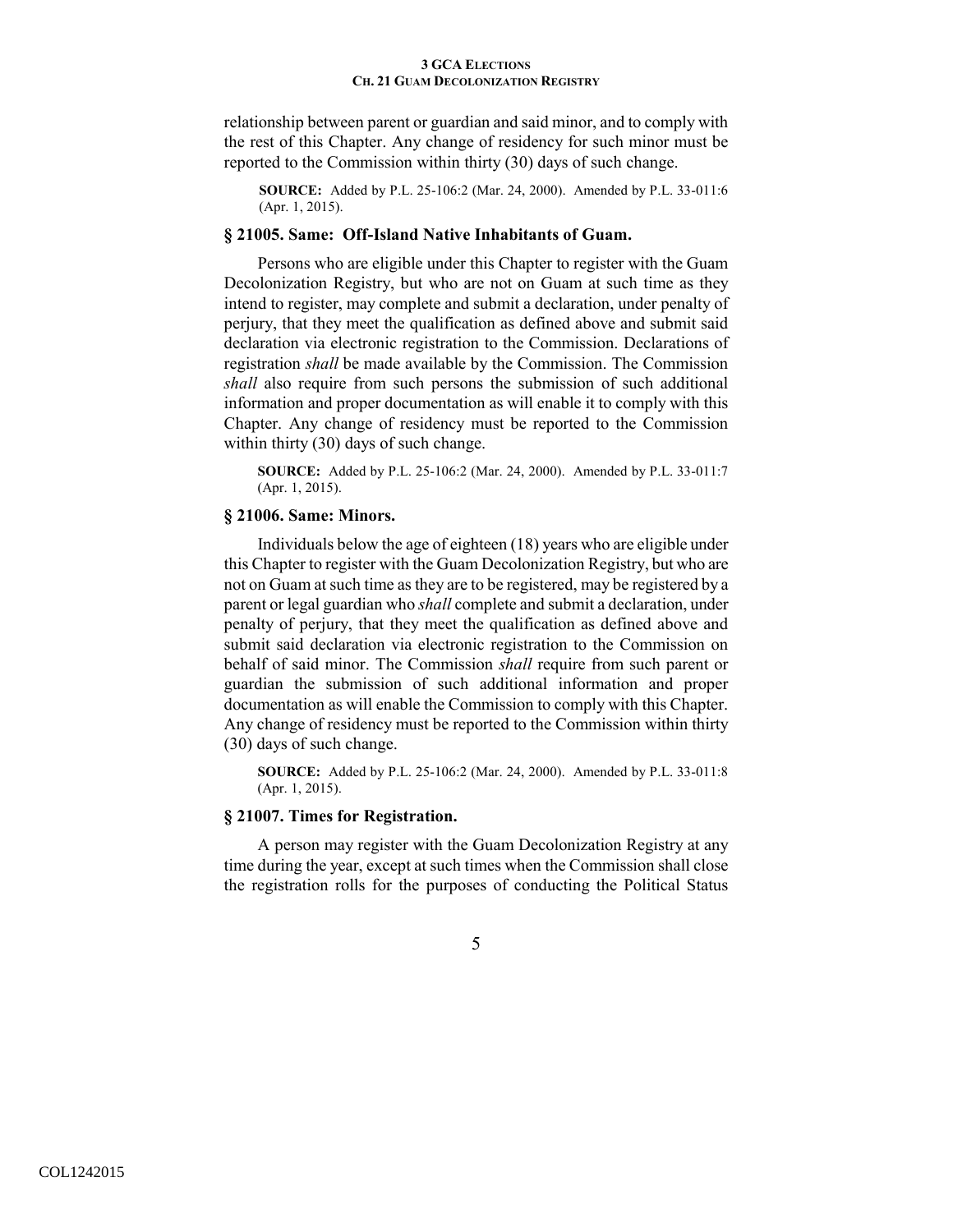Plebiscite. At such times the registration rolls shall be closed ten (10) days prior to such Political Status Plebiscite.

(a) Exception. For the purposes of registering eligible persons to vote on the plebiscite relative to Guam's political status, the Commission, in consultation with the Commission on Decolonization for the Implementation and Exercise of *Chamorro* Self Determination, shall develop a methodology that will allow a registration process at each of the island's voting precincts and Mayors' offices.

**SOURCE:** Added by P.L. 25-106:2 (Mar. 24, 2000). Subsection (a) added by P.L. 31-092:3 (Sept. 30, 2011).

# **§ 21008. Place of Registration.**

Registration for Native Inhabitants of Guam with the Guam Decolonization Registry shall be in progress at the main office of the Commission during such hours as the office is open for business, prior to any closing of the registration rolls. Upon enactment of this Act, the Commission shall deputize as many volunteers to serve as registration clerks in each of the Villages and designated educational institutions, for an undetermined period after the date of enactment, as is necessary for the purposes of registering eligible persons with the Guam Decolonization Registry. Such registration shall take place at each Mayor's office, Guam Community College, University of Guam, each high school or any other place within the Village designated by the Commission.

Native Inhabitants of Guam shall also be able to register with the Guam Decolonization Registry at such times and places within Guam as the Commission shall deem advisable and convenient, and the Commission shall deputize volunteers for such purposes as well.

**SOURCE:** Added by P.L. 25-106:2 (Mar. 24, 2000).

## **§ 21008.1. Workplace Registration.**

The Commission shall coordinate with the leadership of the executive, legislative and judicial branches of the government of Guam, and the Mayors Council of Guam, a uniform method and schedule wherein all government of Guam employees and their dependents may register at the employees' respective department, agency, or instrumentality of the government of Guam. The Commission may also develop a plan to include individual civic and business sectors of Guam as registration sites.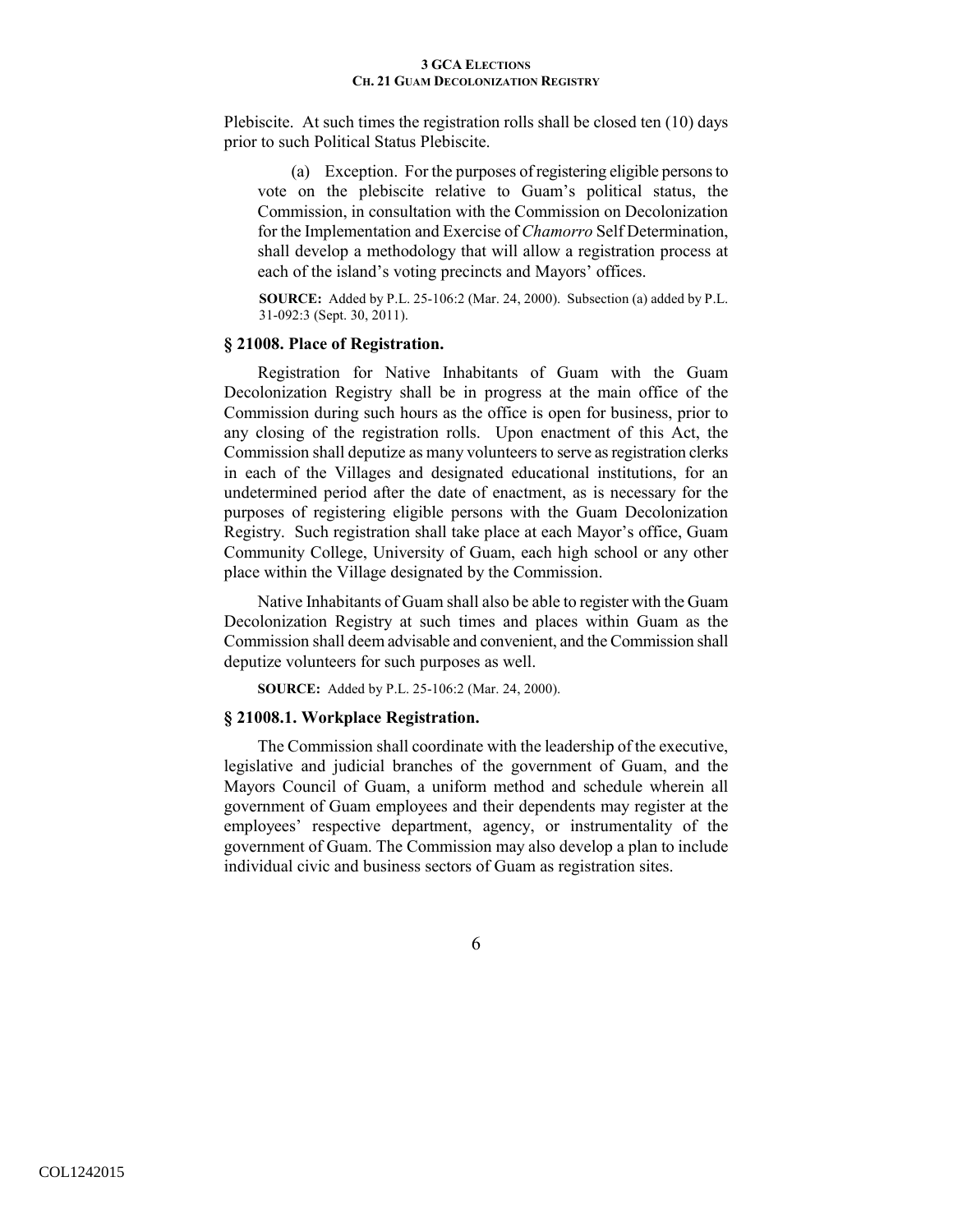(a) *I Maga'lahen Guåhan* shall facilitate the intent of this Act by coordinating with all department, agencies, and instrumentalities of the government of Guam directing that the head of each organization, or his designee, serve as an intra-office or inter-office registration clerk(s) for the purposes of effectuating the method and schedule, as determined and established by the Commission, for the purpose of registering eligible persons for the Guam Decolonization Registry as contained in this Chapter.

(b) The Speaker of *I Liheslaturan Guåhan* shall work with all Senatorial Offices and Offices of the Legislature and coordinate through the Committee on Rules, or its equivalent, a process to effectuate the method and schedule, as determined and established by the Commission, that identifies an intra-office or inter-office registration clerk(s) for the purpose of registering eligible persons for the Guam Decolonization Registry as contained in this Chapter.

(c) The Chief Justice of the Supreme Court of Guam shall work with the Judicial Council of Guam and the Commission to effectuate the method and schedule, as determined and established by the Commission, that identifies an intra-office or inter-office registration clerk(s) for the purpose of registering eligible persons for the Guam Decolonization Registry as contained in this Chapter.

(d) The President of the Mayors Council of Guam shall work with the Council and the Commission to effectuate the method and schedule, as determined and established by the Commission, that identifies an intra-office or inter-office registration clerk(s) in each of its municipalities for the purpose of registering eligible persons for the Guam Decolonization Registry as contained in this Chapter.

(e) The Commission may develop a plan of action and education campaign to expand its method of enlisting the support of government agencies in the process of registering eligible persons for the Guam Decolonization Registry to incorporate sectors of the island's civic and business and community in the process of registering eligible persons for the Guam Decolonization Registry.

(f) All employees designated to act as registration clerks pursuant to this Section shall meet all the qualifications of Title 3 GCA Chapter 3 and shall comply with all laws, rules, regulations and procedures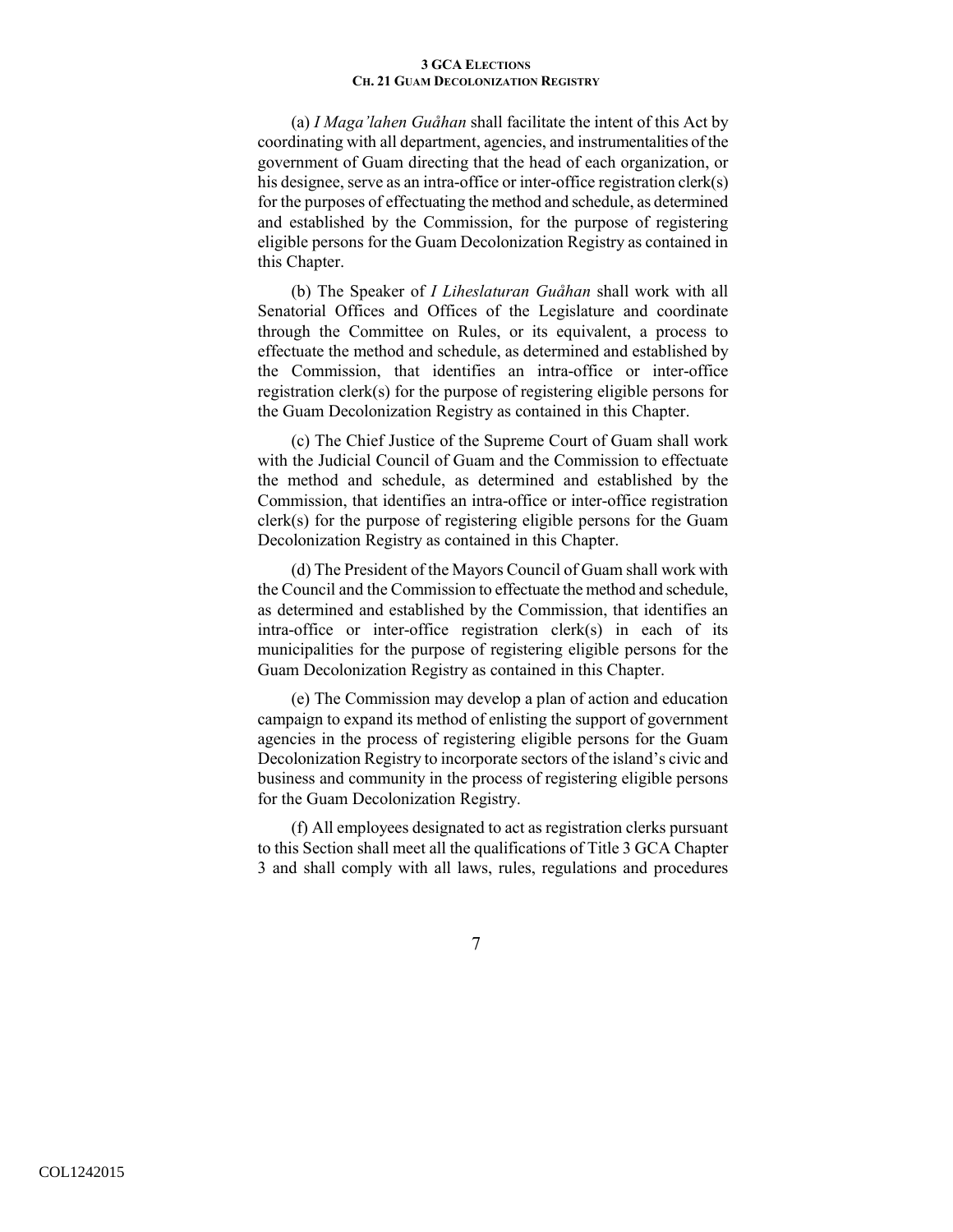governing the conduct of registration clerks. The Commission shall develop rules, regulations and procedures for the appointment and training of registration clerks identified, directed, or designated pursuant to this § 21008.1.

(g) The Guam Election Commission shall submit an intergovernment wide education and registry plan that contains the proposed method and target timelines to *I Liheslaturan Guåhan* within sixty (60) days after enactment of this Act. The Commission may also include its plan for enlisting the support of the island's business community.

(h) Implementation of the provisions of this Act as contained in §  $21008.1$  (a), (b), (c) and (d) shall be in effect within thirty  $(30)$  days after the submittal of the method and target timelines of the Commission.

**SOURCE**: Added by P.L. 31-244:2 (Dec. 6, 2012).

# **§ 21008.2. Online Registration.**

(a) A person who meets the qualifications to register under this Chapter may submit their registration electronically via the Guam Election Commission website.

(b) The applicant must attest, under penalty of perjury, to the truth of the information provided on the application by affirmatively accepting the information as true.

(c) The applicant must acknowledge that a person who knows that he or she does not possess the qualifications to register and who registers *shall* be guilty of perjury as a misdemeanor.

(d) The Guam Election Commission may employ additional security measures to ensure the accuracy.

**SOURCE:** Added by P.L.. 33-011:9 (Apr. 1, 2015).

### **§ 21009. Unlawful Registration a Crime.**

Any person who willfully causes, procures or allows that person, or any person, to be registered with the Guam Decolonization Registry, while knowing that the person, or other person, is not entitled to register with the Guam Decolonization Registry, shall be guilty of perjury as a misdemeanor. The Guam Decolonization Registry shall have such false affidavit of registration automatically stricken from the Registry.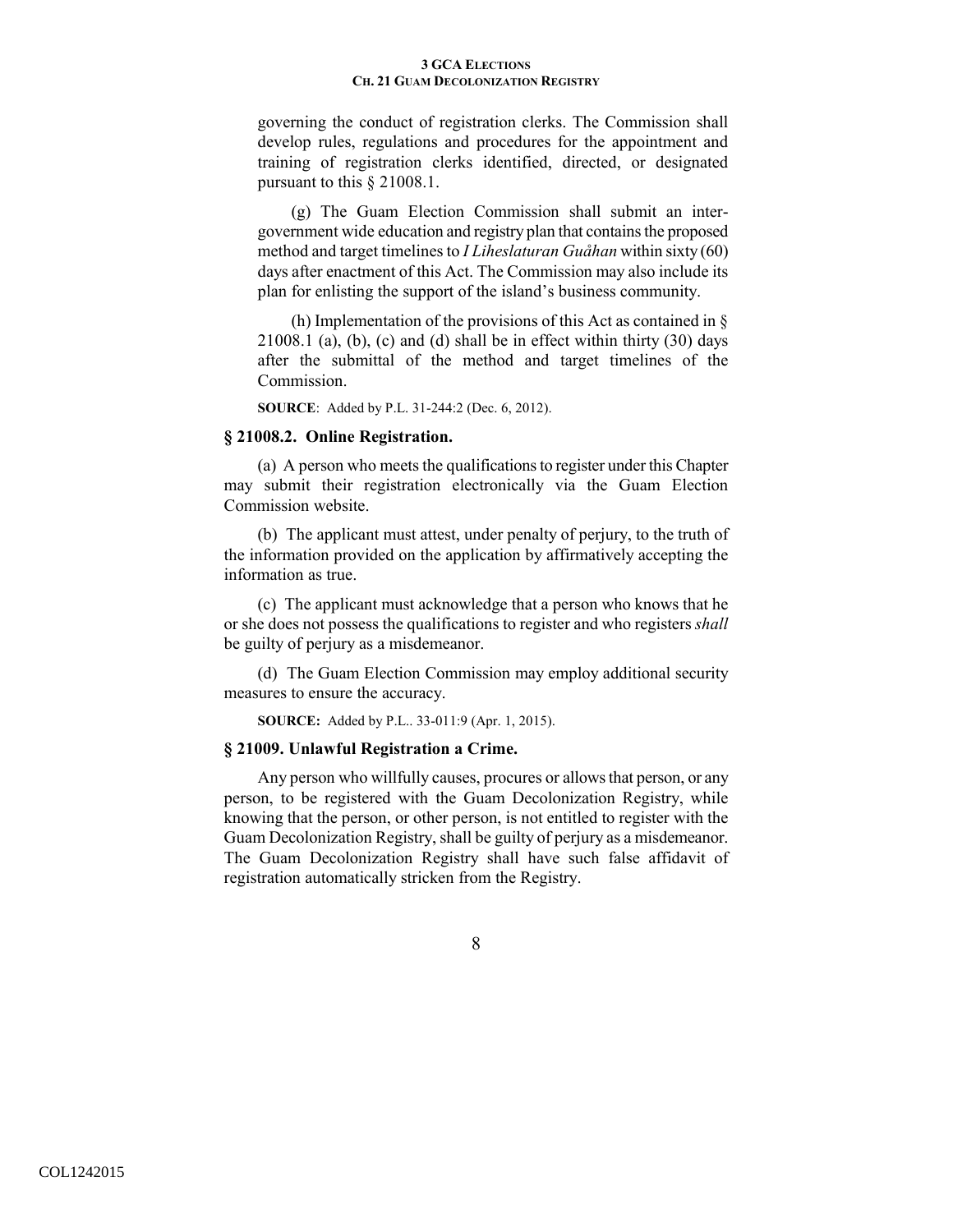**SOURCE:** Added by P.L. 25-106:2 (Mar. 24, 2000).

### **§ 21010. Permanence of Records.**

Except in the event of cancellation pursuant to this Chapter or the Rules and Regulations, the registration of a Native Inhabitant of Guam is permanent for all purposes. It shall be the duty of the Commission to issue to each registered Native Inhabitant of Guam a card indicating that such person has been registered with the Guam Decolonization Registry.

**SOURCE:** Added by P.L. 25-106:2 (Mar. 24, 2000).

# **§ 21011. Qualification of Registration Clerks for the Guam Decolonization Registry.**

The Commission may appoint any qualified adult as a registration clerk. No person holding an elective office or who is a candidate for elective office shall be appointed as a registration clerk. Under no circumstances may a volunteer clerk deny registration to a person eligible to register or be registered with the Guam Decolonization Registry.

**SOURCE:** Added by P.L. 25-106:2 (Mar. 24, 2000).

# **§ 21012. Compensation for Registration Clerks.**

3 GCA § 3111 applies to compensation of registration clerks for the Guam Decolonization Registry.

**SOURCE:** Added by P.L. 25-106:2 (Mar. 24, 2000).

## **§ 21013. Registration Clerks Empowered to Take Affidavits.**

3 GCA § 3112 applies to registration clerks of the Guam Decolonization Registry taking affidavits.

**SOURCE:** Added by P.L. 25-106:2 (Mar. 24, 2000).

### **§ 21014. Registration Clerks Not to Charge Fees.**

3 GCA § 3113 applies to Registration Clerks for the Guam Decolonization Registry not charging fees for their registering persons or for the taking of affidavits of registration.

**SOURCE:** Added by P.L. 25-106:2 (Mar. 24, 2000).

## **§ 21015. Return of Documents by Registration Clerks.**

All registration clerks shall return all affidavits of registration and all books or pads in their possession containing stubs, spoiled affidavits or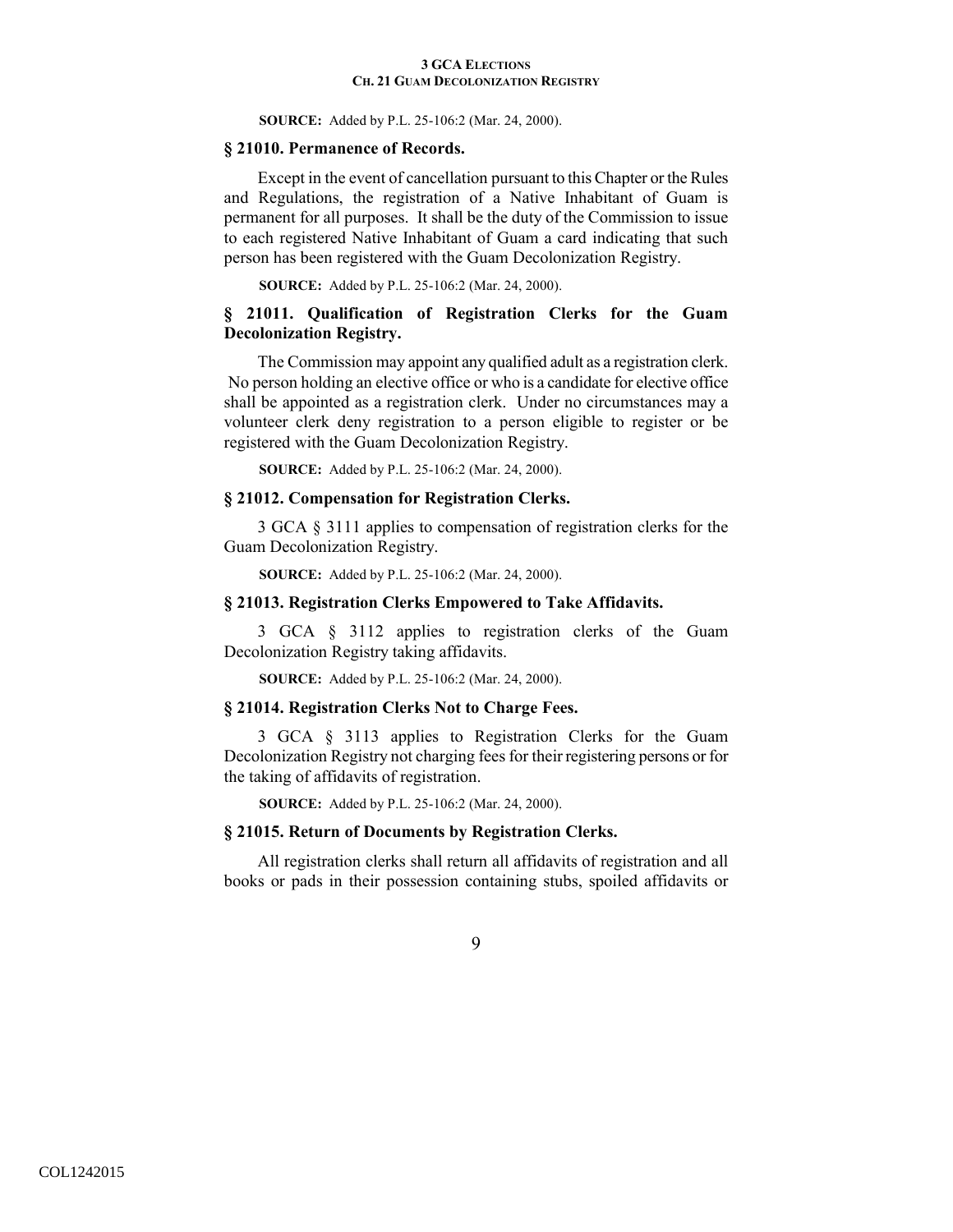unused affidavit forms to the Commission, which shall file the original and copy of each affidavit separately in a securely locked container or storage space. The timetable for submission of documents by registration clerks and the organization of affidavits shall be determined by the Commission. The original affidavit of registration shall be kept, at all times, in the office of the Commission. The duplicates shall be bound in suitable book or form.

**SOURCE:** Added by P.L. 25-106:2 (Mar. 24, 2000).

# **§ 21016. Penalties for Acts or Omissions.**

Any person having charge of affidavits of registration is guilty of a misdemeanor who:

(a) neglects or refuses to make all the entries provided for in this Title; or

(b) fails or neglects to comply with any provision of this Chapter.

**SOURCE:** Added by P.L. 25-106:2 (Mar. 24, 2000).

# **§ 21017. Reports to the Attorney General.**

The Commission shall report to the Attorney General of Guam the names of any registration clerk who has not complied with the provisions of this Chapter.

**SOURCE:** Added by P.L. 25-106:2 (Mar. 24, 2000).

#### **§ 21018. Costs to Registration Clerks.**

3 GCA § 3118 applies to registration clerks for the Guam Decolonization Registry.

**SOURCE:** Added by P.L. 25-106:2 (Mar. 24, 2000).

# **§ 21019. Certified Copy of Registration as Evidence.**

3 GCA § 3119 applies to applicants for the Guam Decolonization Registry.

**SOURCE:** Added by P.L. 25-106:2 (Mar. 24, 2000).

#### **§ 21020. Report of Deaths.**

3 GCA § 3123 applies to the Director of the Department of Public Health and Social Services for the purpose of this Guam Decolonization Registry.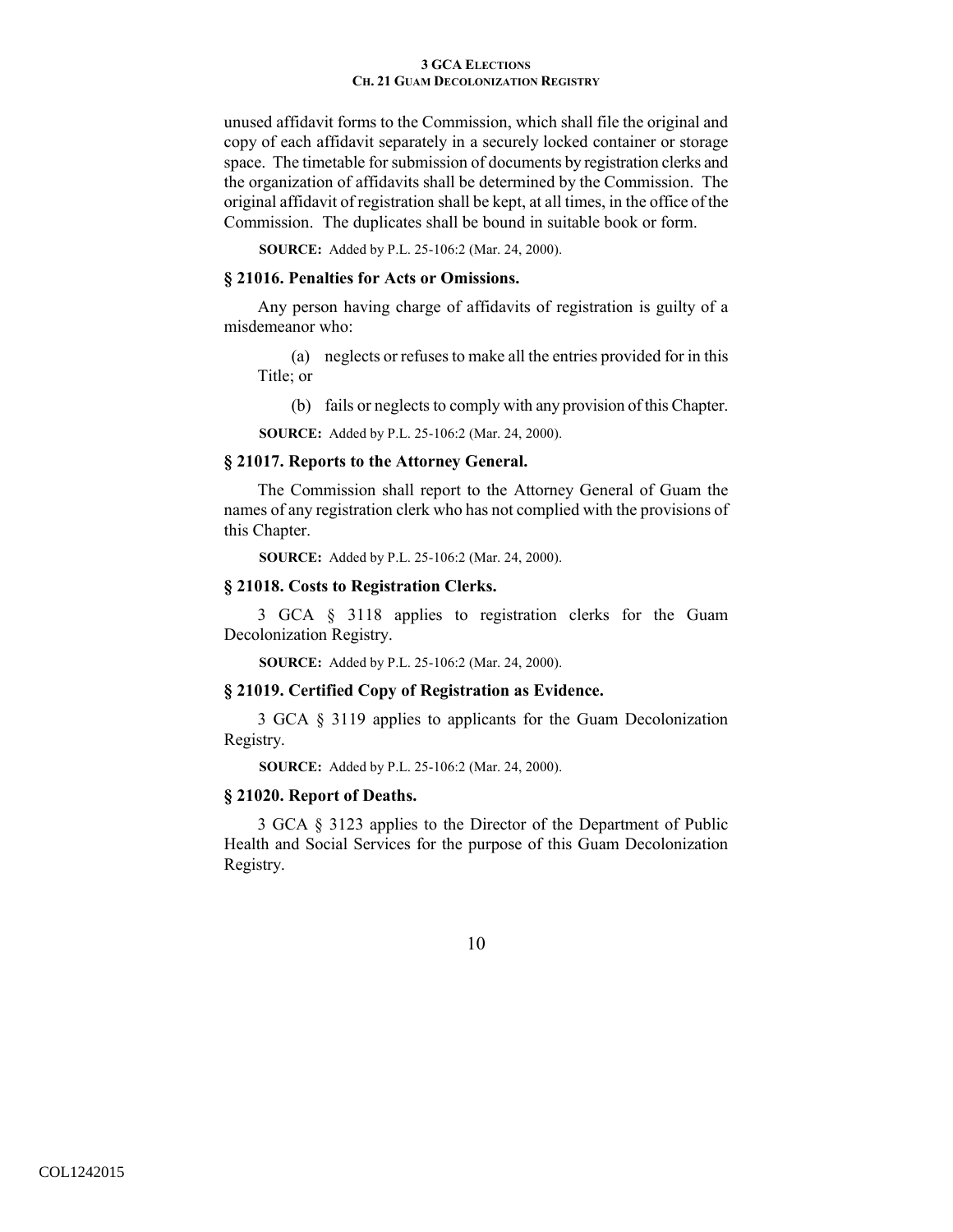**SOURCE:** Added by P.L. 25-106:2 (Mar. 24, 2000).

## **§ 21021. Action to Compel Registration.**

If a registration clerk refuses to register any person eligible to register with the Guam Decolonization Registry, such person may appeal such refusal to the Commission, and if the Commission upholds or affirms the ruling of the registration clerk, such person may proceed by action in the Superior Court of Guam to compel that person's registration. In an action under this Section, as many persons may join as plaintiffs, as have causes of action.

**SOURCE:** Added by P.L. 25-106:2 (Mar. 24, 2000).

## **§ 21022. Action to Compel Cancellation.**

Any person may proceed by action in the Superior Court of Guam to compel the Commission to cancel any registration made illegally. If the person whose registration is sought to be canceled is not a party to the action, the Court may order that person to be made a party defendant. The Commission, and as many persons as there are causes of action against, may be joined as defendants.

**SOURCE:** Added by P.L. 25-106:2 (Mar. 24, 2000).

# **§ 21023. Preservation of Registration Affidavits.**

The Commission shall preserve all un-cancelled affidavits of registration, and the cancelled duplicates, made for the purpose of procuring registration. The affidavits of registration shall constitute the Guam Decolonization Registry required to be kept by the provisions of this Chapter.

**SOURCE:** Added by P.L. 25-106:2 (Mar. 24, 2000).

# **§ 21024. Index of Registrations.**

The Commission shall prepare an index of the Guam Decolonization Registry and provide sufficient copies thereof.

**SOURCE:** Added by P.L. 25-106:2 (Mar. 24, 2000).

### **§ 21025. Index as Public Record; Fee.**

Upon written demand of any member of the public, the Commission shall furnish to the person one (1) copy of the index of the Guam Decolonization Registry at a charge consistent with the Sunshine Act of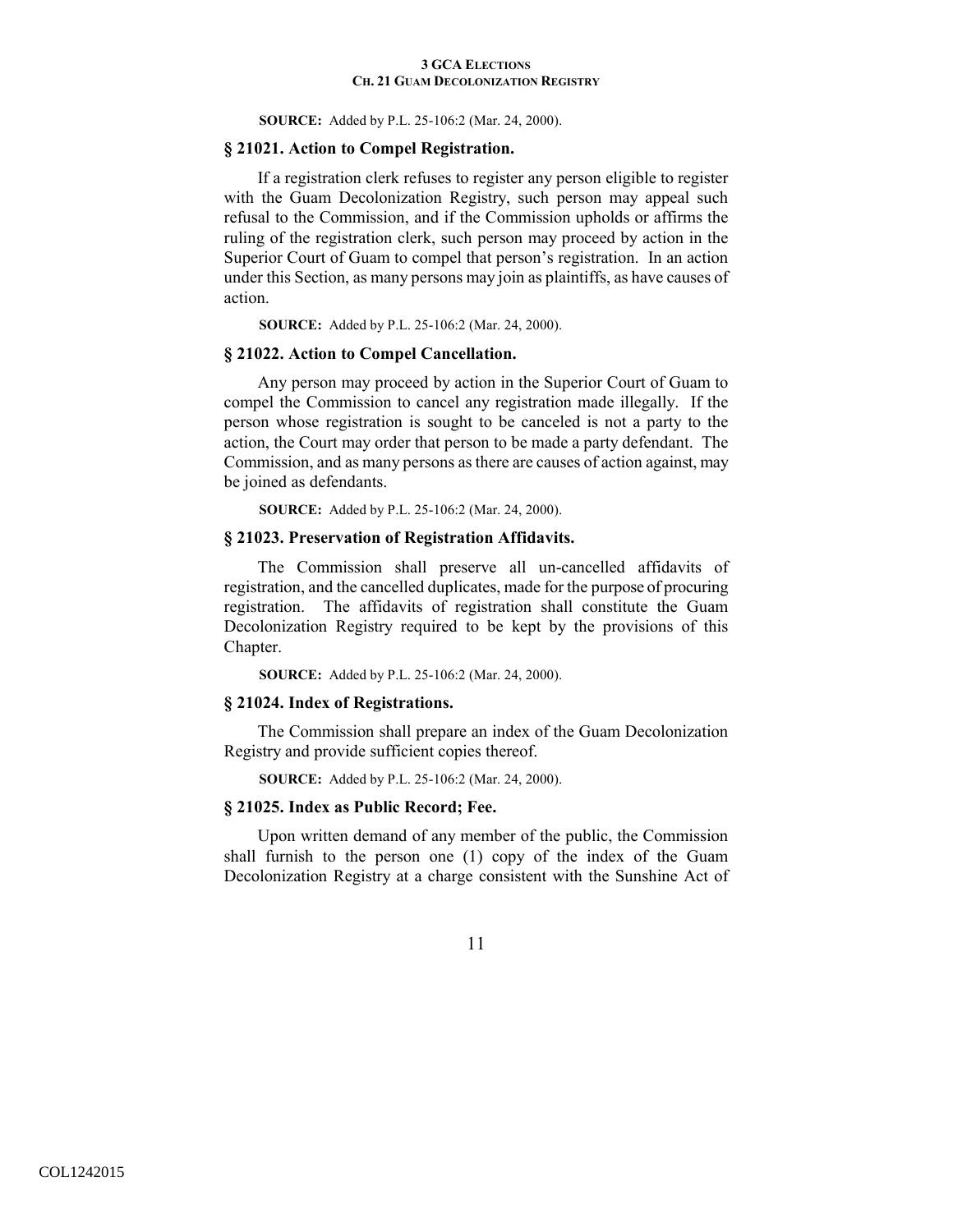1987, as amended. All moneys so collected shall be deposited into the Treasury of the government of Guam.

**SOURCE:** Added by P.L. 25-106:2 (Mar. 24, 2000).

# **§ 21026. Establishment of Guam Decolonization Registry Board: Composition; Removal of Members; Chairperson; Quorum.**

There is hereby established a Guam Decolonization Registry Board with the following provisions:

(a) There is within the government of Guam and under authority of the Commission the Guam Decolonization Registry Board. The Board shall consist of five (5) members, all of whom shall be Native Inhabitants of Guam, as defined in this Chapter. *I Maga'lahen Guåhan* shall appoint the five (5) members who shall have the following qualifications:

(1) two (2) members who have had extensive work experience in the administration of a local cultural agency or program;

(2) two (2) members who have had a strong background in Guam's historical or genealogical work; and

(3) one (1) member who has a strong understanding of the issue of Guam's political status or has been extensively involved in the work towards the future exercise of Guam's selfdetermination.

The members of the Board shall serve for a term of two (2) years. If a vacancy should occur on the Board, said vacancy shall be filled for the remainder of the term only, and by the method originally prescribed for that position's appointment. Every member of the Board who is not in the service of the government, for which he receives an annual compensation, shall be paid Fifty Dollars (\$50.00) for each attendance of a meeting upon that person's duties, with a maximum of One Hundred Dollars (\$100.00) per month.

(b) Any member may be removed for misconduct in office by a resolution duly adopted by a vote of two-thirds (2/3) of the members elected to *I Liheslaturan Guåhan*.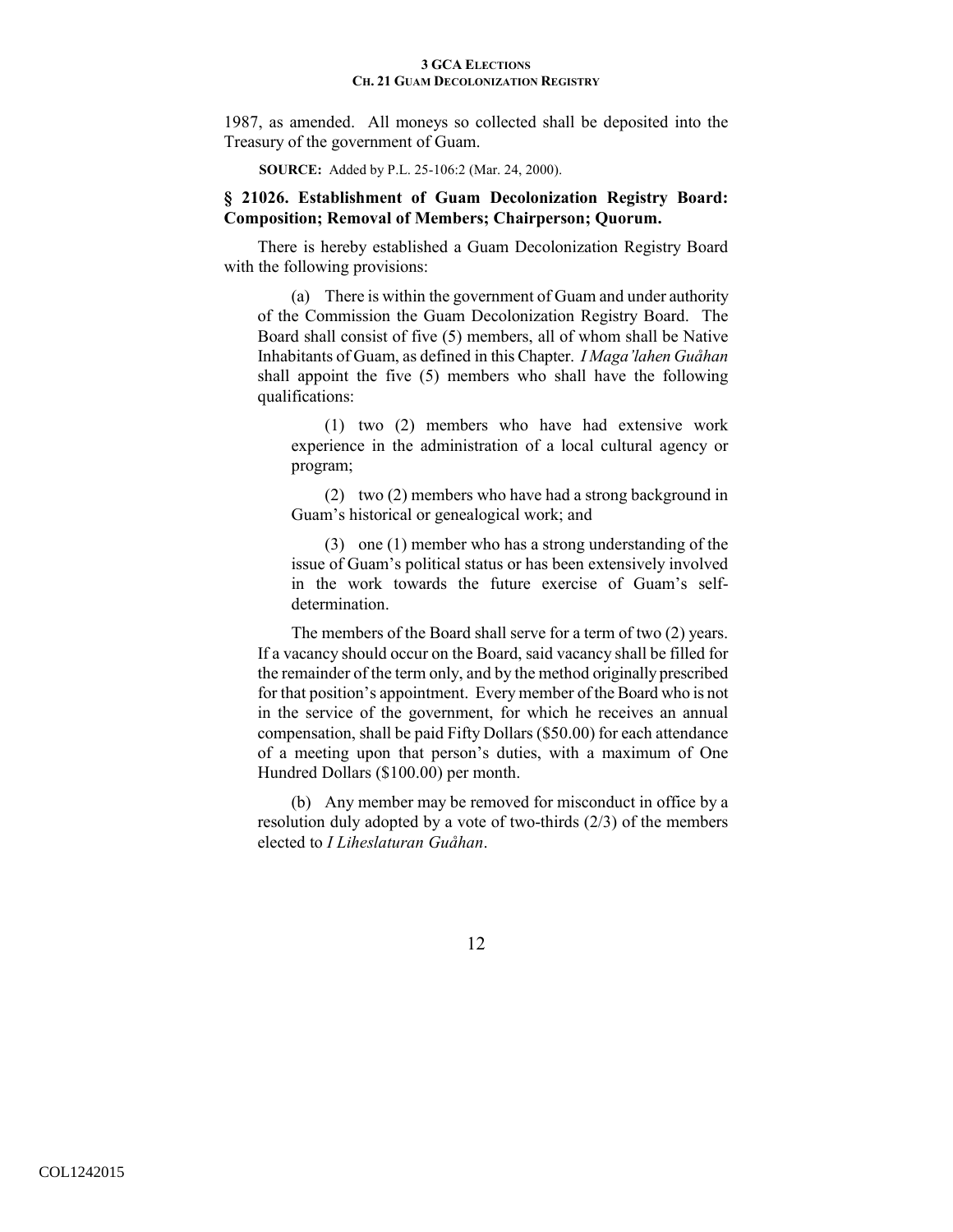(c) The Guam Decolonization Registry Board shall annually elect one (1) of its members as Chairperson. The Chairperson shall preside at all meetings of the Board.

(d) A majority of the members of the Board shall constitute a quorum. The vote of a majority of the Board shall be required to make any action of the Board effective. The rules and regulations for the conduct of the Board are attached herein and labeled as Exhibit A. Changes may be made by the Board in accordance with Guam law.

(e) No member of any of the political status options task force shall serve on the Guam Decolonization Registry Board.

**SOURCE:** Added by P.L. 25-106:2 (Mar. 24, 2000).

**2012 NOTE:** To maintain the general codification scheme of the GCA, the Compiler renumbered subsection (a).

# **§ 21027. Same: Ex-officio and Non-voting Members.**

The Executive Director of the Commission; the Chairperson of the Commission; the Executive Director of the Commission on Self-Determination/Decolonization; the Executive Director of the Chamorro Heritage Institute, once established; and the Chairperson of the Committee on Federal and Foreign Affairs of *I Liheslaturan Guåhan*, or its equivalent, shall serve as ex-officio, consulting members of the Board, but shall not be voting members thereof. The Executive Director of the Commission shall also serve as the ex-officio secretary for the Board.

**SOURCE:** Added by P.L. 25-106:2 (Mar. 24, 2000).

#### **§ 21028. Same: Duties and Responsibilities.**

The Commission shall have direct and immediate supervision over the registration clerks designated in accordance with this Chapter to perform duties relative to the establishment, administration and maintenance of the Guam Decolonization Registry. Where such duties overlap with duties relative to the conduct of elections, the Board shall make recommendations to the Commission relative to the supervision of said clerks, and the Commission shall have the final decision-making authority.

The Board shall recommend to the Commission the suspension from the performance of said duties any of said clerks who shall fail to comply with its instruction, orders, decisions or rulings, and the appointment of temporary substitutes.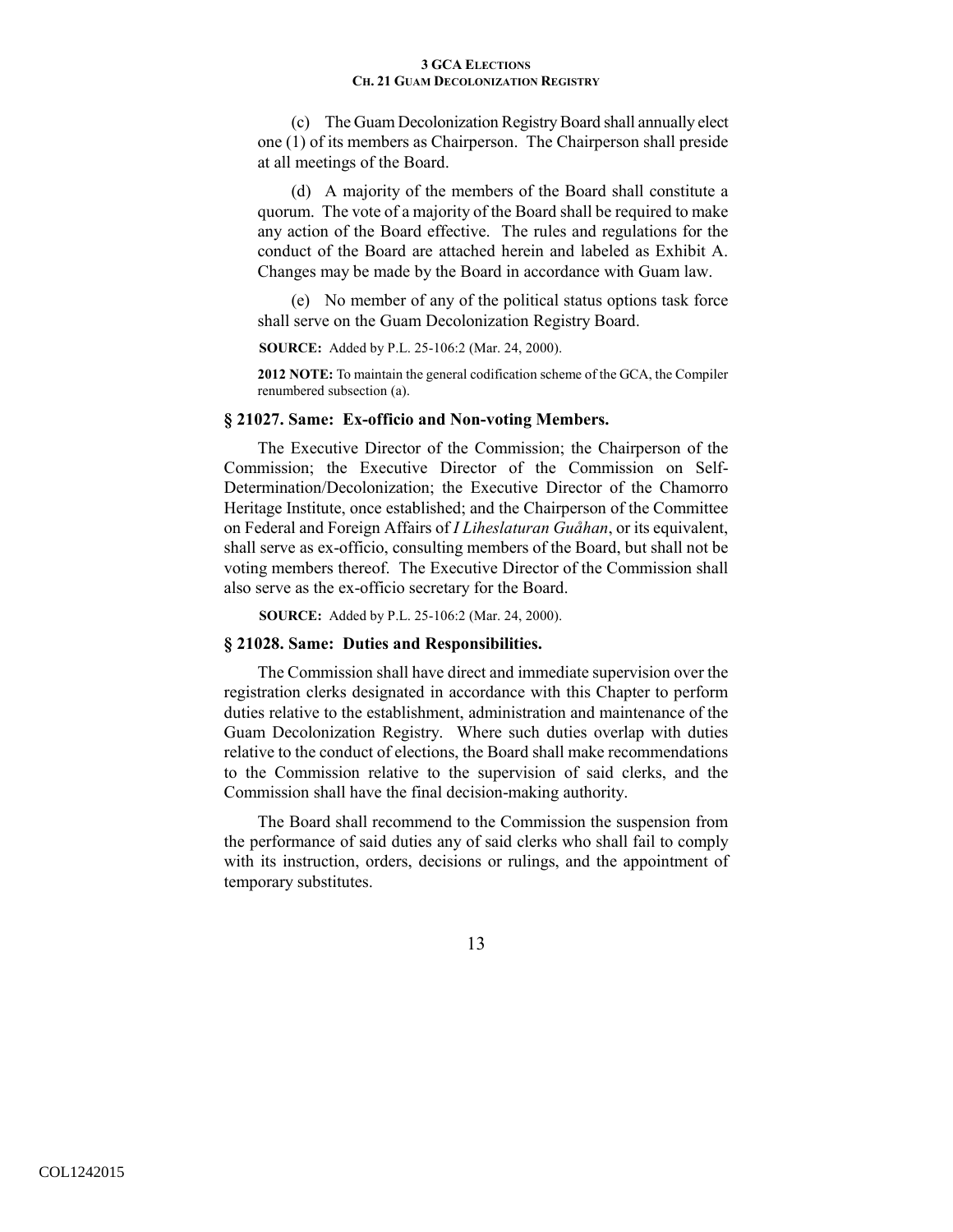Upon the recommendation of the Commission, *I Maga'lahen Guåhan* may remove any and all clerks who shall be found negligent of nonfeasance or misfeasance in connection with the performance of their duties relative to the Guam Decolonization Registry. The Board shall coordinate with the Commission an intensive identification and awareness campaign and voter registration drive among potentially eligible voters through use of media, direct-mail programs, family networks, public agency infrastructure or any other means to reach those individuals whose right to decolonization is recognized by this Chapter.

**SOURCE:** Added by P.L. 25-106:2 (Mar. 24, 2000).

# **§ 21029. Same: Provision of Forms.**

It shall be the responsibility of the Commission to provide all necessary forms as prescribed by the Board for the establishment of the Guam Decolonization Registry.

**SOURCE:** Added by P.L. 25-106:2 (Mar. 24, 2000).

## **§ 21030. Same: Informational Brochures.**

It shall be the responsibility of the Board to prepare and promulgate informational brochures providing basic information pertaining to the establishment of the Guam Decolonization Registry, eligibility requirements, guidelines for registration and any other such information as the Board should deem necessary for the purposes of educating the general public. The content of the brochures shall be subject to approval by the Commission. Such brochures shall be made available at the main office of the Commission, from registration clerks, and at other locations recommended by the Board and approved by the Commission.

**SOURCE:** Added by P.L. 25-106:2 (Mar. 24, 2000).

#### **§ 21031. Same: Powers of the Board.**

The Board shall have the power to summon the parties to a controversy pending before it, issue subpoenas duces tecum and otherwise to take testimony in any investigation or hearing pending before it, and delegate such power to any officer. Any controversy submitted to the Board shall be tried, heard and decided within fifteen (15) days counted from the time corresponding petition giving rise to said controversy is filed. If either party wishes to appeal the decision or ruling of the Board, appeal may be made to